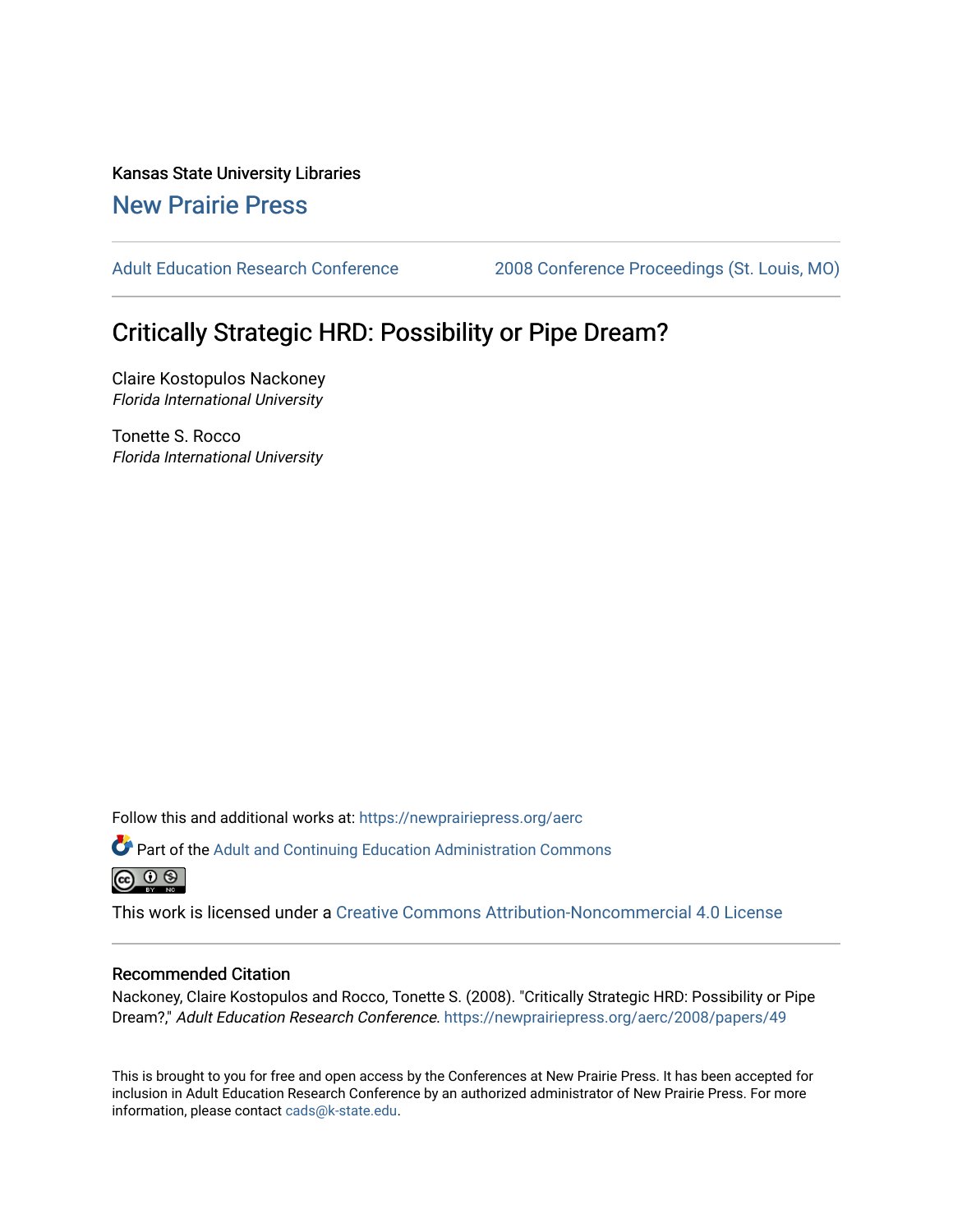## **Critically Strategic HRD: Possibility or Pipe Dream?**

Claire Kostopulos Nackoney Tonette S. Rocco Florida International University

Keywords: critical theory, critical HRD, strategic HRD, critical management studies

**Abstract**: This paper examines the strategic and critical paradigms of HRD theoretically, philosophically, conceptually, and practically. Recommendations for integrating the two paradigms are provided.

A company's competitive advantage comes from its ability to use its tangible and intangible resources to develop distinctive core competencies--durable and inimitable strengths and capabilities superior to those of its competitors (Hunger & Wheelen, 2003). While products and services can quickly become obsolete, be easily replicated, or be produced for less, "the quality of an organization's talent, its passion and commitment, is nearly impossible to replicate" (Wellins, Bernthal, & Phelps, 2005, p. 3). De Geus (1988) predicted that in a global market, perhaps the only competitive advantage an organization might have would be its ability to learn faster than the competition. Human resource management professionals are charged with recruiting and placing the right people with the right skills, knowledge, and attitudes into the right jobs; human resource development professionals are charged with facilitating individual and organizational learning and development for current and future organizational success. Employees' value to the organization resides in the "uniqueness and the value of their capabilities and skills" (Garavan, 2007, p. 11) and the organization's ability to develop and use those capabilities and skills strategically for economic gain.

Paradigms are "accepted examples of actual scientific practice … [that] provide models from which spring particular coherent traditions of scientific research" (Kuhn, 1996, p. 10). Strategic HRD has been defined as the "creation of a learning culture, within which a range of training, development and learning strategies both respond to corporate strategy and … help to shape and influence it … meeting the organization's existing needs … [while] helping the organization change and develop … thrive and grow" (McCracken & Wallace, 2000, p. 288). The critical paradigm has emerged in response to HRD's focus on performance improvement and its failure to adequately consider how power and emotions affect learning (Rigg, Stewart, & Trehan, 2007). Critical HRD scholars view organizational practices that use "human learning … [and] even human hearts and, increasingly, souls ... as raw capital to be harnessed for organizational gain" (Fenwick, 2005, p. 226) as exploitive, dehumanizing, and disempowering.

While practitioners outside of the scholarly community have embraced the strategic paradigm, the critical paradigm remains relatively unexplored in practice. The average practitioner is likely oblivious to ongoing debates about what HRD's purpose should be, whose interests it should serve, or even what critical HRD represents. Furthermore, the grim and cynical picture painted of HRD practice would most likely not entice practitioners to embrace this paradigm. If practitioners believe they are helping employers and employees survive by growing people to grow the business, how then can we get them to embrace a paradigm that views what they do as exploitive, dehumanizing, and disempowering? As Hatcher (2006) observed, "we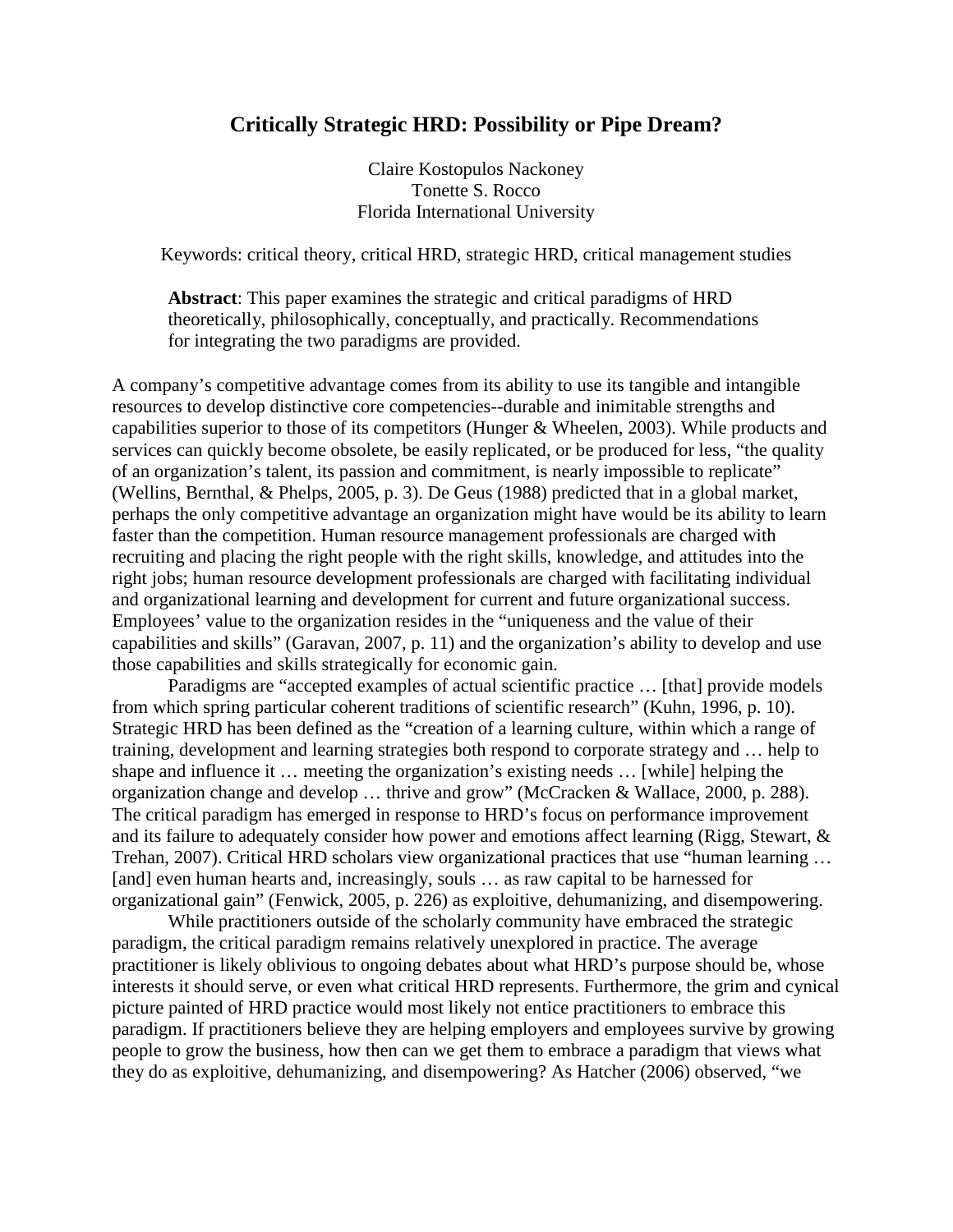must approach critical HRD with some vigilance … lest we alienate the majority by pressing uncommon points of views on others" but also ensure "that 'silenced' voices outside the mainstream are heard" (pp. 105-106).

The purpose of this paper is to examine the strategic and critical HRD literature to determine if common ground exists to create a critically strategic HRD. More specifically: 1) Can a more humane, democratic, and socially responsible HRD (Hatcher, 2007) meeting both individual and organizational needs be created? 2) What would critically strategic HRD practice look like? A literature review was conducted to compare the strategic and critical views towards HRD practice, organizational roles, culture, knowledge, and learning. Business- and educationrelated databases were searched, including ABI Inform Global, Emerald Full Text, JSTOR, and the Google Scholar search engine. Additionally, books on strategic HRD, critical HRD, and critical management studies (CMS) were reviewed as well as annual proceedings from the Adult Education Research Conference (AERC) conference, the Academy of Human Resource Development (AHRD) conference, and the Critical Management Studies (CMS) conference.

#### **Theories and Philosophies Shaping the Strategic and Critical Paradigms**

Strategic HRD is informed by "economic, psychological, and systems theories … [and] learning, change, and organizational theory" (Gilley & Maycunich, 2000, p. 79). Critical HRD is informed by critical theory (Valentin, 2006), CMS (Bierema & Fenwick, 2005; Fenwick, 2004), critical social theory (Bierema & Fenwick, 2005), and critical pedagogy (Fenwick, 2004). Philosophically, HRD has different orientations creating dialectical tensions (O'Donnell, McGuire, & Cross, 2006) within the field. Humanism (Gilley & Maycunich, 2000; Swanson & Holton, 2001), behaviorism (Swanson & Holton, 2001; Yang, 2004), and human capitalism (Yang, 2004) are foundational to HRD and to the strategic paradigm (Gilley & Maycunich, 2000). Originating in adult education, humanism views HRD's role as enhancing human growth and developing human potential (Yang, 2004). Behaviorism views HRD's role as facilitating behavioral changes in employees to improve individual and organizational performance (Yang, 2004). "Human capitalism assumes that the purpose of learning and any other HRD interventions is for increasing return on investment and it argues for the rights of the sponsoring organizations" (Yang, 2004, p. 138).

In contrast to the strategic paradigm, radicalism, originating in adult education (Yang, 2004), is foundational to the critical paradigm. "Radicalism assumes that most social and institutional efforts of organized learning tend to reinforce and perpetuate the status quo…that the existing capitalist system tends to privilege only a few, not all, members of a society" (p. 138). The critical HRD paradigm, therefore, exposes the contradictory nature of strategic HRD practice cloaked in humanistic language that promotes the value of employees (McGuire, Cross, & O'Donnell, 2005) but is **"**dominated by a masculinist rationality that uses masculine traits of objectivity, aggressiveness, and performance in the service of management and powerful shareholders" (Bierema & Storberg-Walker, 2007, ¶3). Additionally, critical HRD "[challenges] 'rational' organizational practices … replacing them with more democratic and emancipatory practices … recognizing the messiness, complexities, and irrationality…of organizational practices" (Sambrook, 2007, p. 30).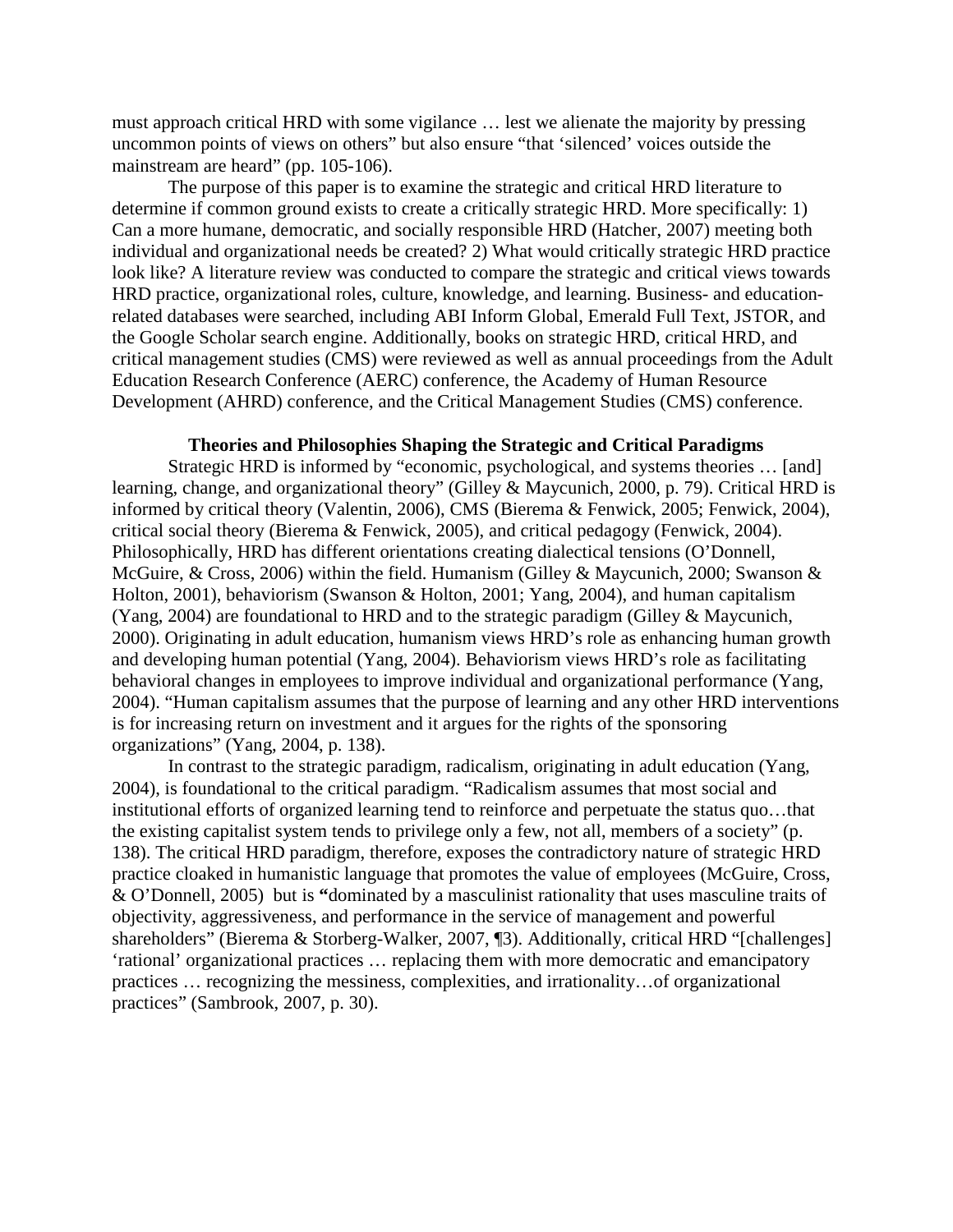#### **Concepts Shaping the Strategic and Critical Paradigms**

The philosophical differences between the strategic and critical HRD paradigms are best illustrated by looking at how each conceptualizes organizations, culture, organizational roles, HRD's purpose, knowledge, and learning.

### *The Strategic Paradigm*

Within the strategic paradigm, employees (Gilley & Maycunich, 2000; Luthans & Youssef, 2004; Valentin, 2006), tacit knowledge (Luthans & Youssef, 2004), culture (Barney, 1986; Fiol, 1991), and learning (De Geus, 1988) are valued for their instrumentality as potential sources of competitive advantage. People provide the human, social, and psychological capital (Luthans & Youssef, 2004) needed for organizational survival in a highly competitive, global market. Culture is foundational to organizational life, creating a unique organizational identity and shared meaning among employees (Diamond, 1991). Culture defines "how work is done, how decisions are made, how social interactions are structured, and how people communicate" (Schein, 1992; as cited in Gilley & Gilley, 2003, p. 181).

Organizational effectiveness, the ability to achieve both strategic and operational goals (Gilley & Maycunich, 2000), is usually portrayed in financial terms such as return-on-investment or return-on-equity. HRD's purpose is to improve performance (Swanson & Holton, 2001) and drive business results (Gilley & Maycunich, 2000) by developing people for economic gain (Rigg, Stewart, & Trehan, 2007; Torraco & Swanson, 1995). The practitioner becomes a strategic partner with management (Garavan, 2007; Gilley & Maycunich, 2000), facilitating organizational change, learning, and performance (Gilley & Maycunich, 2000) through learning initiatives aligned with organizational strategy, goals, and objectives (Garavan, 2007). Employee expertise is used to shape business strategy and support strategy implementation (Garavan, 2007; McCracken & Wallace, 2000; Torraco & Swanson, 1995). Practitioners help management identify organizational competencies, analyze performance gaps, and then close those gaps through focused learning interventions (Gilley & Maycunich, 2000; Swanson & Holton, 2001).

The responsibility for learning no longer resides solely within the HRD function but is shared throughout the organization (Garavan, 2007; Gilley & Maycunich, 2000; McCracken & Wallace, 2000). Employees at all organizational levels are expected to self-develop to remain competitive within and outside of the organization. Managers become performance coaches, learning facilitators, and change agents at the unit/departmental level, while HRD practitioners coach managers on these roles and become performance consultants, organizational learning facilitators, and organizational change agents (Gilley & Maycunich, 2000). The goal is to create a culture of continuous learning to sustain the organization in both the short- and long-term. *The Critical Paradigm* 

While the strategic paradigm espouses that people are an organization's greatest asset, organizational practices still speak to a machine metaphor based on scientific management principles (Garavan, Heraty, & Barnicle, 1999). Within the critical HRD paradigm, organizations are "contested terrains of relations and knowledges, concealed by unitarist illusions of homogeneous identities, alignment between worker/manager interests, and false naturalization of imperatives such as globalization, competition, and performativity" (Bierema & Fenwick, 2005, p. 576). Culture is a socially and politically constructed means of managerial control (Ogbor, 2001), shaping employee identity by telling employees how to think, feel, and behave (Wilmott, 1993). "In critical organization theory, cultural authority is seen as totalitarian oppression, suffocating its central goals of individual empowerment and democratic process" (Feldman, 1997, p. 939). Employees become self-disciplining and willingly comply with oppressive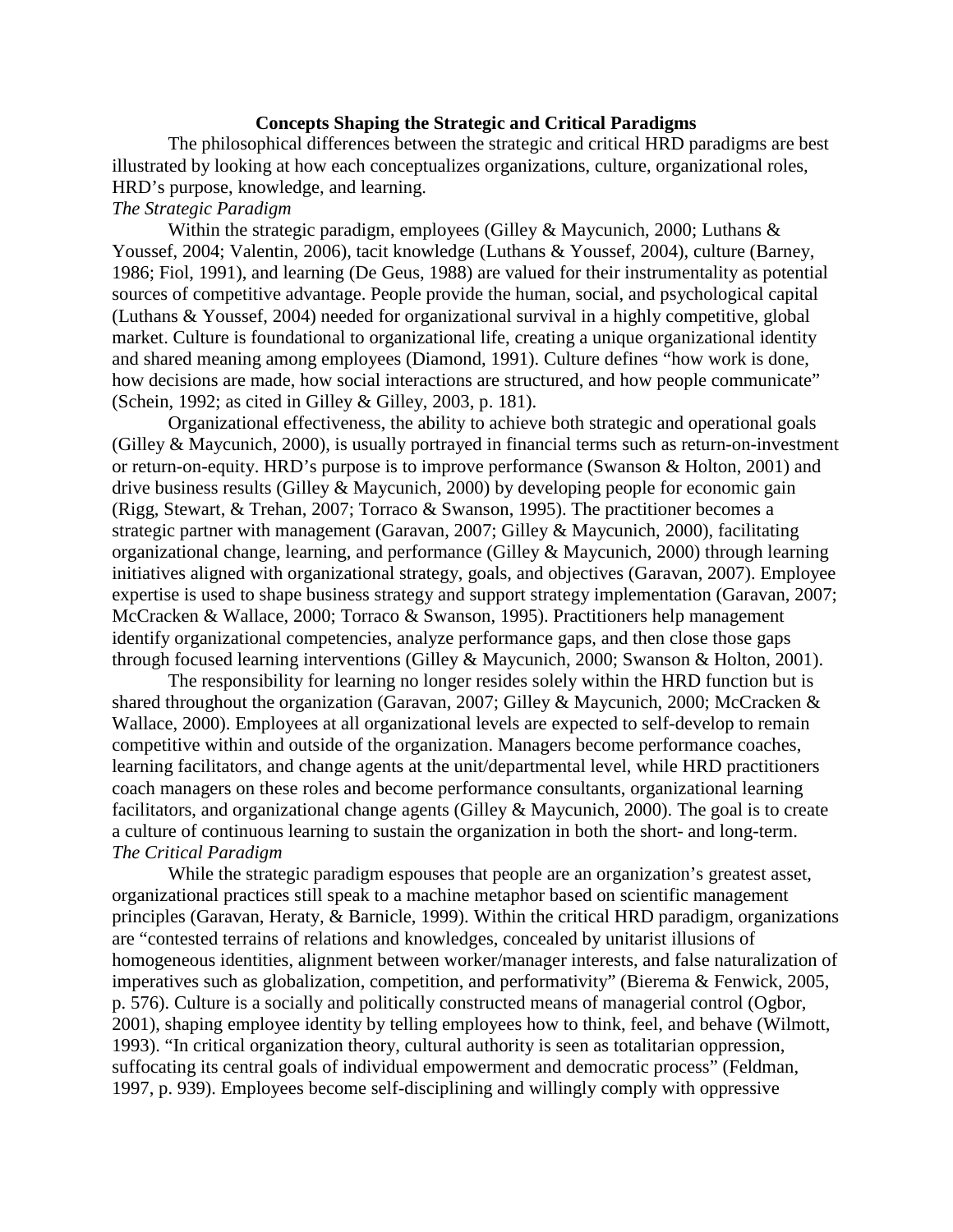organizational practices (Deetz, 1992) not fully realizing that they are consenting to their own oppression (Brookfield, 2005).

Management is "a social construction … located in history, with political and cultural motives" (Valentin, 2006) that holds the power. The HRD practitioner mediates between different power interests within the organization (Vince, 2005), analyzing organizational uses of power and control and examining taken-for-granted assumptions within which organizational issues are situated (Trehan, Rigg, & Stewart, 2007). A key purpose then of critical HRD is to reform "both workplace organizations and development practices directed towards individuals and groups … [through] practices that expose and challenge prevailing economic ideologies and power relations constituting organizational structures of inequity" (Fenwick, 2005, p. 229). Critical HRD, therefore, seeks to develop both individuals' and organizations' capacity for critical reflection and to facilitate double-loop learning that "enables workers to identify, question, and change the assumptions underlying workplace organization and patterns of interaction" (Van Woerkom, 2004, p. 184). Through this process, employees are empowered to challenge the status quo, expose contradictory organizational practices, and bring sensitive issues to the table (Van Woerkom, 2004). In this context, learning and knowledge are valued for their ability to transform both individuals and organizations..

#### **Implications for Adult Education, Workforce Development, and HRD**

The strategic and critical paradigms present opposing views that if taken to the extreme can become unhealthy with negative repercussions. Organizations and employees need each other to survive. Organizations that treat people instrumentally with little consideration for the social, political, and emotional aspects of working and learning will eventually alienate the very people they need to survive. Likewise, putting employee interests ahead of organizational interests can also lead to organizational demise. Merely being humane and democratic does not ensure survival in today's competitive market. Integrating the critical and the strategic paradigms, however, might provide the best of both worlds. The strategic paradigm can keep practitioners focused on strategic priorities and better ensure that learning initiatives produce desired business results. The critical paradigm can help them examine overt and covert aspects of organizational and managerial power and politics and expose saying/doing gaps that decrease morale and stifle creativity needed for organizations and employees to continuously learn, change, and grow.

Introducing the critical perspective into the organization can facilitate the process of creating a more democratic, socially responsible, and humane workplace (Hatcher, 2007). It can take employee empowerment to a new level, one that allows employees to not only participate in business-related decisions and process improvements but also in decisions involving their livelihoods. By participating more fully in organizational decisions, employees will feel more in control of their destinies and be better equipped to deal with continuous change. One way practitioners may be able to introduce the critical paradigm into practice might be to become tempered radicals. Tempered radicals are employees who live between conformity and rebellion. Their power resides in their not having completely assimilated into the dominant organizational culture (Meyerson, 2001). As the "outsiders within" (p. 17), they quietly engage with organizational power and politics, and use it strategically to bring about both individual and organizational change. In the process, they empower themselves as well as others.

The fact that HRD has been able to survive the subtle and dramatic paradigm shifts that have shaped the field and its practice attests to its resiliency. Up until now, however, the field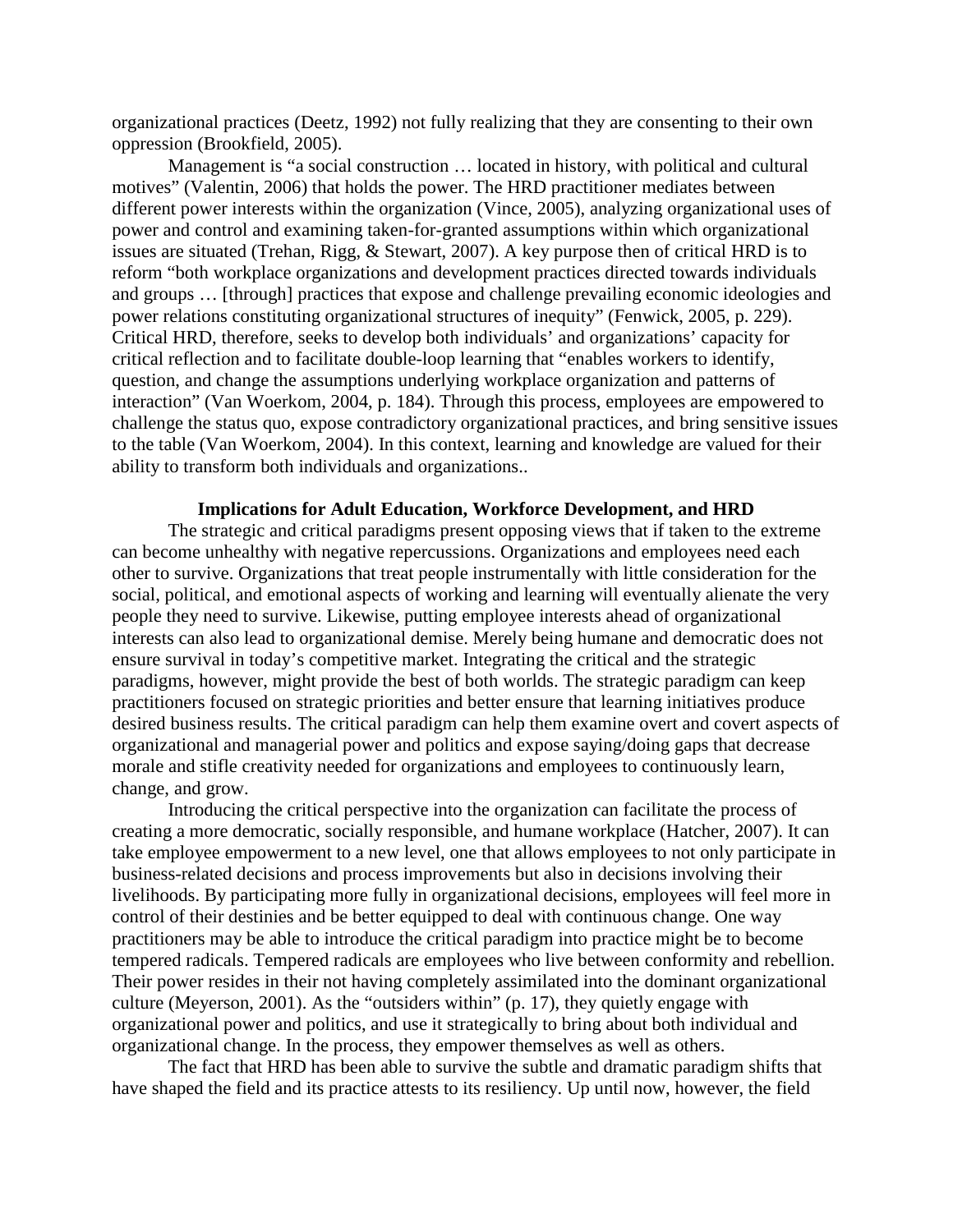seems to have been engaging in adaptive or survival learning and not the generative or transformative learning needed to create a secure identity in the midst of change. A few years ago in a class, a student mentioned that her manager wanted her to become more aware of organizational politics. The student was very alarmed by that statement. But the reality is that if HRD practitioners don't listen to the political discourse and engage with it, nothing will change.

#### **References**

- Barney, J. B. (1986). Organizational culture: Can it be a source of sustained competitive advantage? *The Academy of Management Review, 11*(3), 656-665.
- Bierema, L. L., & Fenwick, T. J. (2005). Defining critical human resource development. In L. Morris, F. M. Nafukho, & C. M. Graham (Eds.), *Proceedings of the Academy of Human Resource Development 2005 Annual Conference* (pp. 574-581), Denver, CO: AHRD.
- Bierema, L. L., & Storberg-Walker, J. (2007). Tracing HRD's rational masculine roots: Feminist alternatives for a more mindful HRD. *Proceedings of the 48th Annual Adult Education Research Conference.* Retrieved February 10, 2008,

http://www.adulterc.org/Proceedings/2007/Proceedings/Bierema\_Storberg-Walker.pdf Brookfield, S. D. (2005). *The power of critical theory: Liberating adult learning and teaching.* 

- San Francisco: Jossey-Bass.
- Deetz, S. (1992). Disciplinary power in the modern corporation. In M. Alvesson & H. Wilmott (Eds.), *Critical management studies* (pp. 21-45). London: Sage.
- De Geus, A. P. (1988). Planning as learning. *Harvard Business Review, 88*(2), 70-74.
- Diamond, M. A. (1991). Dimensions of organizational culture and beyond. *Political Psychology, 12*(3), 509-522.
- Feldman, S. P. (1997). The revolt against cultural authority: Power/knowledge as an assumption in organization theory*. Human Relations, 59*(8), 937-955.
- Fenwick, T. J. (2004). Toward a critical HRD in theory and practice. *Adult Education Quarterly, 54*(3), 193-209.
- Fenwick, T. (2005). Conceptions of critical HRD: Dilemmas for theory and practice. *Human Resource Development International, 8*(2), 225-238.
- Fiol, M. C. (1991). Managing culture as a competitive resource: An identity-based view of sustainable competitive advantage. *Journal of Management, 17*(1), 191-211.
- Garavan, T. N. (2007). A strategic perspective on human resource development. *Advances in Developing Human Resources, 9*(1), 11-30.
- Garavan, T. N., Costine, P., & Heraty, N. (1995). The emergence of strategic human resource development. *Journal of European Industrial Training, 19*(10), 4-10.
- Garavan, T. N., Heraty, N., & Barnicle, B. (1999). Human resource development literature: Current issues, priorities, and dilemmas. *Journal of European Industrial Education, 23*(4/5), 169-179.
- Gilley, J. W., & Gilley, A. M. (2003). *Strategically integrated HRD: Six transformational roles*  in creating results-driven programs (2<sup>nd</sup> ed.). Cambridge, MA: Perseus.
- Gilley, J. W., & Maycunich, A. (2000). *Organizational learning, performance, and change: An introduction to strategic human resource development.* Cambridge, MA: Perseus.
- Hatcher, T. (2006). An examination of the potential of human resource development (HRD) to improve organizational ethics. In J. R. Deckop (Ed.), *Human resource management ethics* (pp. 87-110), Greenwich, CT: Information Age Publishing.